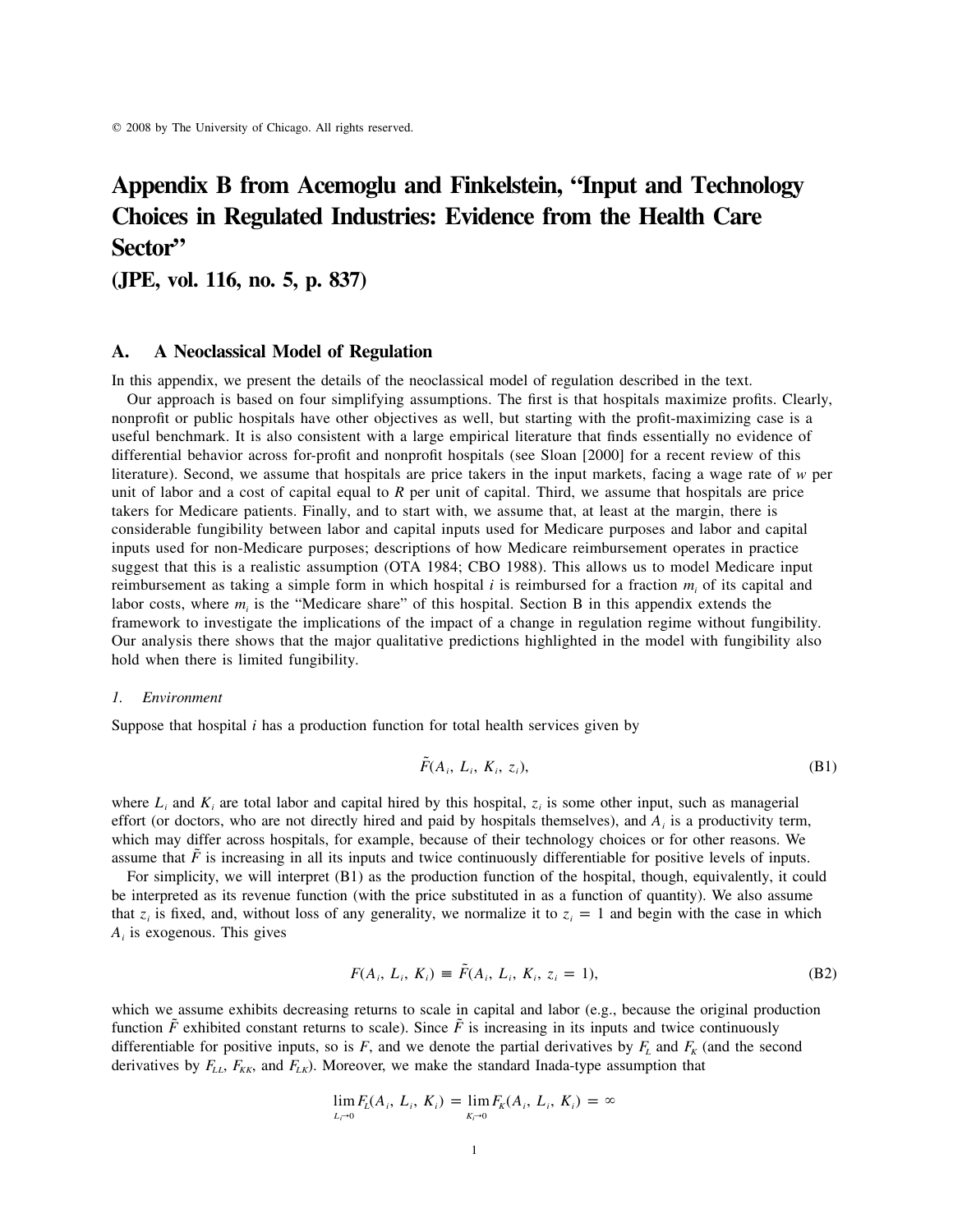and

$$
\lim_{L_i \to \infty} F_K(A_i, L_i, K_i) = \lim_{K_i \to \infty} F_K(A_i, L_i, K_i) = 0.
$$

In addition, we will often look at the cases in which  $F(A_i, L_i, K_i)$  is homothetic or homogeneous in  $L_i$  and  $K_i$  or in  $A_i$  and  $L_i$ <sup>34</sup>

# *2. Full Cost Reimbursement Regulation*

Under the original regulation, which we refer to as *full cost reimbursement*, each hospital receives reimbursement for some fraction of its labor and capital used for Medicare purposes.<sup>35</sup> It also receives a co-payment from Medicare patients as well as revenues from non-Medicare patients (where the hospital might have some market power, which we are incorporating into the *F* function). With the total price per unit of health care services under the cost reimbursement regulation system denoted by  $q > 0$ , the maximization problem of the hospital is

$$
\max_{L_i K_i} \pi^{f}(i) = qF(A_i, L_i, K_i) - (1 - m_i s_L)wL_i - (1 - m_i s_K)RK_i,
$$
\n(B3)

where  $s_L < 1$  and  $s_R < 1$  are constants capturing the relative generosity of labor and capital Medicare reimbursement and  $m_i \in [0, 1]$  is the Medicare share of the hospital, which we take as given for now and endogenize in subsection 6.36

The first-order conditions of this maximization problem are

$$
qF_L(A_i, L_i^f, K_i^f) = (1 - m_i s_L)w
$$
 (B4)

and

$$
qF_K(A_i, L_i^f, K_i^f) = (1 - m_i s_K)R
$$
 (B5)

for labor and capital, respectively, where the superscript *f* refers to full cost reimbursement.

The Inada and the differentiability assumptions imply that these first-order conditions are necessary, and the decreasing returns (strict joint concavity) of *F* imply that they are sufficient. Taking the ratio of these two firstorder conditions, we have

$$
\frac{F_K(A_i, L_i^f, K_i^f)}{F_L(A_i, L_i^f, K_i^f)} = \frac{(1 - m_i s_K)R}{(1 - m_i s_L)w},
$$
\n(B6)

which shows that the relative input choices of the hospital will be similar to that of an unregulated firm (hospital) with the same production technology, except for the relative generosity of capital and labor reimbursements. Equation (B6) combined with the decreasing returns assumption on *F* implies that an increase in  $s_K/s_L$ , which corresponds to capital reimbursements becoming more generous relative to labor reimbursements, will increase  $K_i/L_i$ . Similarly, a decrease in the relative price of capital,  $R/w$ , will increase  $K_i/L_i$ . The impact of changes in  $m_i$  on  $K_i/L_i$  will depend on whether  $s_k$  is greater or less than  $s_i$ . In the former case, capital is favored relative to labor, so higher  $m_i$  will be associated with greater capital intensity.

<sup>&</sup>lt;sup>34</sup> If  $F(A_5, L_5, K_1)$  is homothetic in  $L_i$  and  $K_i$ , then  $F_k(A_5, L_5, K_i)/F_k(A_5, L_5, K_i)$  is a function only of  $K/L_i$ . Alternatively, homotheticity in  $L_i$  and  $K_i$  is equivalent to  $F(A_i, L_i, K_i) = H_1(A_i)H_2(\phi(L_i, K_i))$ , where  $H_1(\cdot)$  and  $H_2(\cdot)$  are increasing functions, and  $\phi$  is increasing in both of its arguments and exhibits constant returns to scale. If  $F(A_i, L_i, K_i)$  is homogeneous of degree  $\alpha$  in  $L_i$  and  $K_i$ , then  $F_k(A_i, L_i, K_i)/F_k(A_i, L_i, K_i)$  is again a function only of  $K/L_i$ ; in addition,  $F(A_i, L_i, K_i) = H_1(A_i)\phi(L_i, K_i)^{\alpha}$ , where  $\phi$  is increasing in both of its arguments and exhibits constant returns to scale.

<sup>&</sup>lt;sup>35</sup> As discussed in the text, under the pre-PPS system, Medicare-related capital and labor expenses were reimbursed in proportion to Medicare's share of patient days or charges (see Newhouse 2002, 22).

<sup>&</sup>lt;sup>36</sup> The assumption that  $s_i < 1$  and  $s_k < 1$  ensures that, at the margin, labor and capital costs are always positive for the hospital. In fact, all we need is that  $m_{\delta}L < 1$  and  $m_{\delta}K < 1$ . So in practice, when  $m_i \leq \bar{m}$  for some  $\bar{m} < 1$ , we can have  $s_L > 1$  and  $s_K > 1$ . The case in which there is true cost plus reimbursement whereby the hospital makes money by hiring more inputs is discussed in the next section.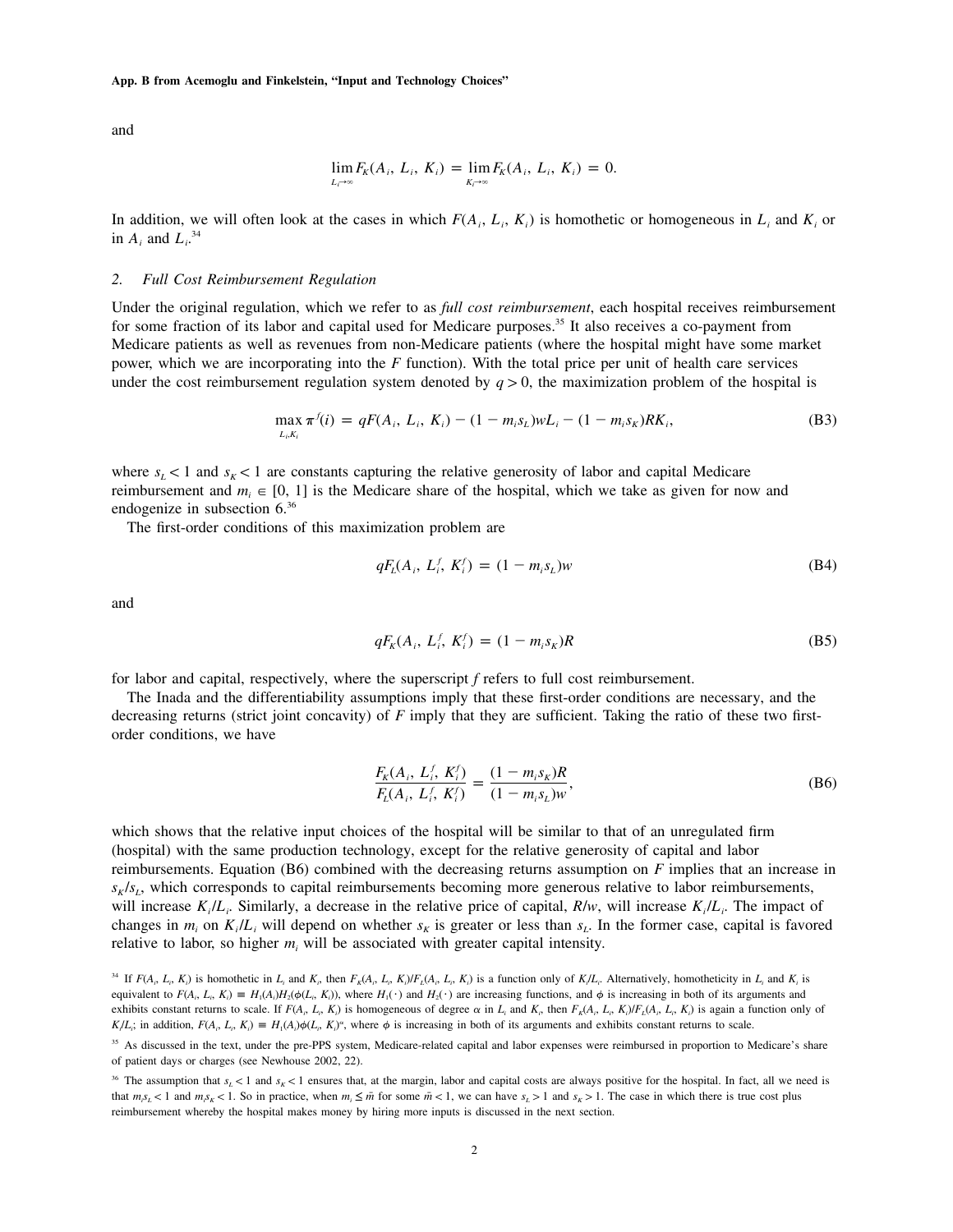## *3. Partial Cost Reimbursement Regulation*

Our main interest is to compare the full cost reimbursement regulation regime described above, which is a stylized description of the regulation policy before PPS, to the partial cost reimbursement that came with PPS. As described above, under this new regime, capital continues to be reimbursed as before, but labor reimbursements cease, and instead, hospitals receive additional payments from Medicare for health services provided to Medicare patients. We model this as an increase in *q* to  $(1 + \theta m_i)q$ , where  $\theta > 1$  incorporates the fact that the extent to which a hospital receives the subsidy is also a function of its Medicare share.<sup>37</sup>

Now the maximization problem of hospital *i* is

$$
\max_{L_i, K_i} \pi^p(i) = (1 + \theta m_i) q F(A_i, L_i, K_i) - w L_i - (1 - m_i s_k) R K_i.
$$
 (B7)

The first-order necessary and sufficient conditions are

$$
(1 + \theta m_i)qF_L(A_i, L_i^p, K_i^p) = w \tag{B8}
$$

and

$$
(1 + \theta m_i)qF_K(A_i, L_i^p, K_i^p) = (1 - m_i s_K)R,
$$
 (B9)

where the superscript *p* refers to partial cost reimbursement. Equations (B8) and (B9) jointly imply

$$
\frac{F_K(A_i, L_i^p, K_i^p)}{F_L(A_i, L_i^p, K_i^p)} = \frac{(1 - m_i s_K)R}{w}.
$$
\n(B10)

Comparison of (B10) to (B6) immediately yields the following result.

PROPOSITION 1. Suppose that  $F(A_i, L_i, K_i)$  is homothetic in  $L_i$  and  $K_i$ . Then, the move from full cost reimbursement to partial cost reimbursement increases the capital-labor ratio, that is,

$$
\frac{K_i^p}{L_i^p} > \frac{K_i^f}{L_i^f}.\tag{B11}
$$

Moreover, this effect is stronger for hospitals with a greater Medicare share, that is,

$$
\partial \left( \frac{K_i^p / L_i^p}{K_i^f / L_i^f} \right) \Big| \partial m_i > 0. \tag{B12}
$$

*Proof.* Taking the ratio of (B10) to (B6), we obtain

$$
\frac{F_K(A_i, L_i^p, K_i^p)/F_L(A_i, L_i^p, K_i^p)}{F_K(A_i, L_i^f, K_i^f)/F_L(A_i, L_i^f, K_i^f)} = 1 - m_i s_L.
$$

When  $F(A_i, L_i, K_i)$  is homothetic in  $L_i$  and  $K_i$ , the left-hand side is a decreasing function of  $(K_i^p/L_i^p)/((K_i^f/L_i^f)$ . This immediately establishes (B11), since  $1 - m_i s_L < 1$ , and (B12), since  $1 - m_i s_L$  is decreasing in  $m_i$ . QED

This proposition is the starting point for our empirical work in the text. It shows that the move from full to partial cost reimbursement should be associated with an increase in capital-labor ratios. Moreover, equation (B12) provides an empirical strategy to investigate this effect by comparing hospitals with different Medicare shares (from the prereform period).

Next, we would like to know the impact of the change in regulation regime on the level of inputs and the total amount of health services. It is clear that the results here will depend on the generosity of the price subsidy

<sup>&</sup>lt;sup>37</sup> In practice, the price subsidy under PPS is a function of Medicare (diagnosis-adjusted) admissions. Modeling it as a function of the Medicare share, *m*<sub>i</sub>—which corresponds roughly to Medicare share of total output (see subsec. 6 below)—is a simplifying assumption, with no major effect on our theoretical results.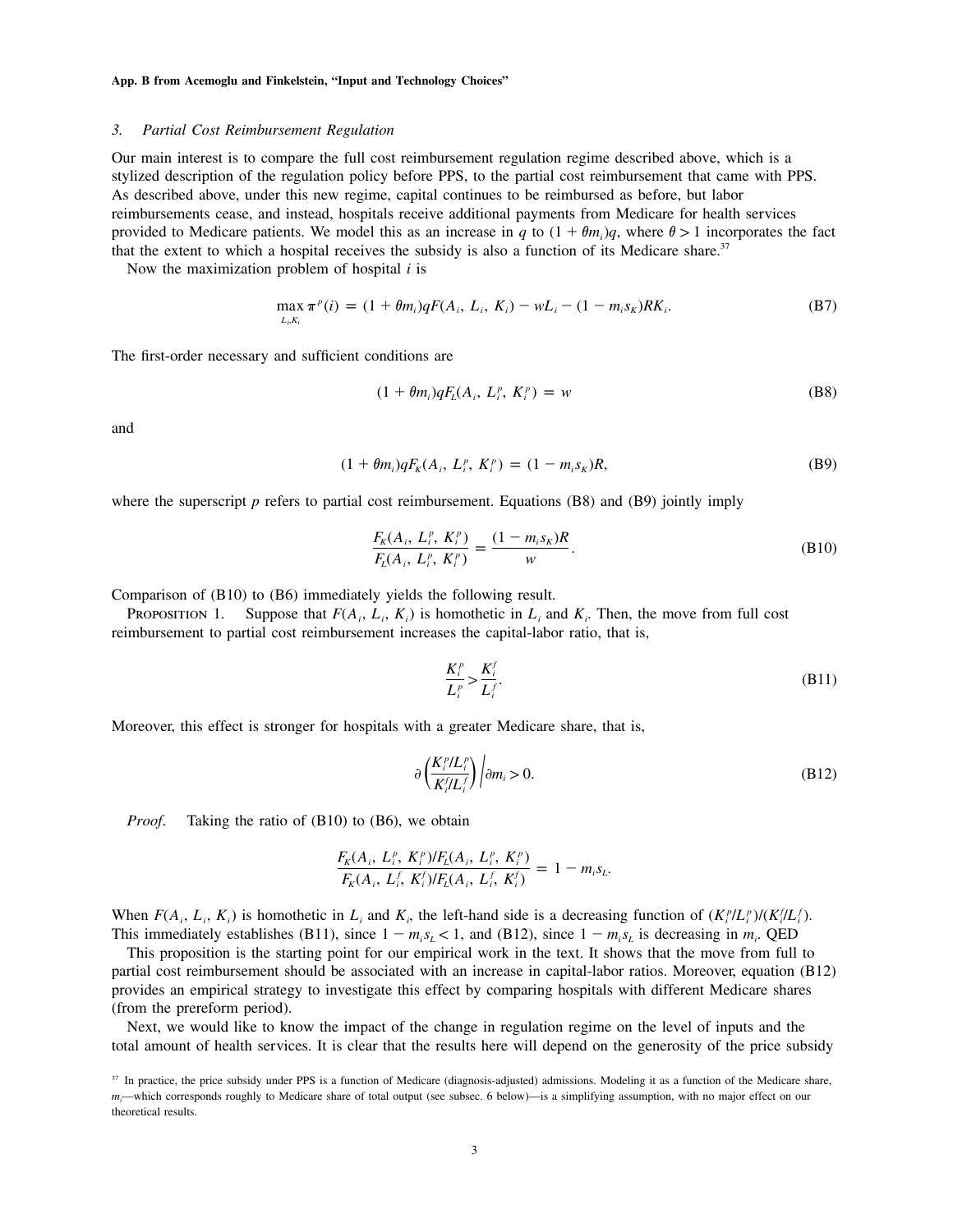(price cap)  $\theta > 0$ . We can obtain more insights by focusing on the case in which the price cap,  $\theta$ , is sufficiently low. As discussed in the text, this case is consistent with the existing work on PPS.

Let us consider the extreme case with  $\theta = 0$  (clearly, by continuity, the same results apply when  $\theta$  is sufficiently small around zero). In this case, we can analyze the effect of the change in the cost reimbursement regime as comparative statics of  $s_L$ ; a reduction in  $s_L$  from positive to zero is equivalent to a change in regulation regime from full cost reimbursement to partial cost reimbursement.

PROPOSITION 2. Suppose that  $\theta = 0$ , and let  $L_i(s_i)$  and  $K_i(s_i)$  be the optimal choices for hospital *i* at labor subsidy rate  $s_L$ . Then

$$
\frac{dL_i(s_L)}{ds_L} = \frac{-m_i F_{KK}}{F_{LL} F_{KK} - (F_{LK})^2} > 0.
$$
\n(B13)

Moreover, let  $F(A_i, L_i, K_i)$  be homogeneous of degree  $\alpha < 1$  in  $L_i$  and  $K_i$ ; that is,  $F(A_i, L_i, K_i) = H_1(A_i)\phi(L_i, K_i)$  $K_i$ <sup> $\alpha$ </sup>, with  $\phi(\cdot, \cdot)$  exhibiting constant returns to scale. Let the (local) elasticity of substitution between capital and labor of the  $\phi(\cdot, \cdot)$  function be  $\sigma_{\phi}$ . Then

$$
\frac{dK_i(s_L)}{ds_L} \lesseqqgtr 0 \quad \text{if and only if} \quad \frac{1}{1-\alpha} \lesseqqgtr \sigma_\phi. \tag{B14}
$$

*Proof*. To prove this proposition, totally differentiate the first-order conditions (B4) and (B5) with respect to  $L_i$ ,  $K_i$ , and  $s_L$ , and write the resulting system as

$$
\begin{pmatrix} F_{LL} & F_{LK} \\ F_{LK} & F_{KK} \end{pmatrix} \begin{pmatrix} dL \\ dK \end{pmatrix} = \begin{pmatrix} -m_i \\ 0 \end{pmatrix} ds_L.
$$

Applying Cramer's rule immediately gives (B13), and the fact that  $F_{LL}F_{KK} - (F_{LK})^2 > 0$  and  $F_{KK} < 0$  follows from the concavity of *F*, thus establishing the fact that  $dL_i(s_L)/ds_L > 0$  as stated in (B13). Similarly, from Cramer's rule,

$$
\frac{dK_i(s_L)}{ds_L} = \frac{m_i F_{LK}}{F_{LL} F_{KK} - (F_{LK})^2}.
$$
\n(B15)

Therefore, this will be positive when  $F_{LK} > 0$  and negative when  $F_{LK} < 0$ . When *F* is homogeneous of degree  $\alpha$ , that is,  $F(A_i, L_i, K_i) = H_1(A_i) \phi(L_i, K_i)^\alpha$ , it is easy to verify that

$$
F_{LK} \propto (\alpha - 1)\phi_L \phi_K + \phi_{LK} \phi.
$$

Recall that when  $\phi$  exhibits constant returns to scale, the elasticity of substitution is given by

$$
\sigma_{\phi} \equiv \frac{\phi_L \phi_K}{\phi_{LK} \phi}.
$$

This implies that  $F_{LK}$  < 0 if and only if  $1/(1 - \alpha) < \sigma_{\phi}$  and is positive if and only if  $1/(1 - \alpha) > \sigma_{\phi}$ , thus establishing (B14). QED

This proposition shows that when the price cap is not very generous, the firm will respond to the switch from full to partial cost reimbursement by reducing its labor input, that is,  $dL_i(s_i)/ds_i > 0$ .

The noteworthy result is that even in this case, capital inputs may increase; that is,  $dK_i(s_i)/ds_i \leq 0$  is possible. Whether they do so or not depends on the amount of "decreasing returns" to labor and capital, which is measured by the  $\alpha$  parameter and the elasticity of substitution,  $\sigma_{\phi}$ . If  $\sigma_{\phi} < 1$ , so that labor and capital are gross complements in the  $\phi$  function, capital will always decline as well. Similarly, if  $\alpha = 1$ , so that there are constant returns to scale to capital and labor jointly, again, capital will always decline.<sup>38</sup> However, if  $\alpha < 1$  and there is

<sup>&</sup>lt;sup>38</sup> This is obvious in proposition 2 because of constant returns to scale, i.e.,  $\alpha = 1$ . Alternatively, with constant returns to scale in labor and capital, the Euler theorem implies that  $F_{LK} > 0$ , so (B14) immediately yields  $dK_{\lambda}(s_L)/ds_L > 0$ .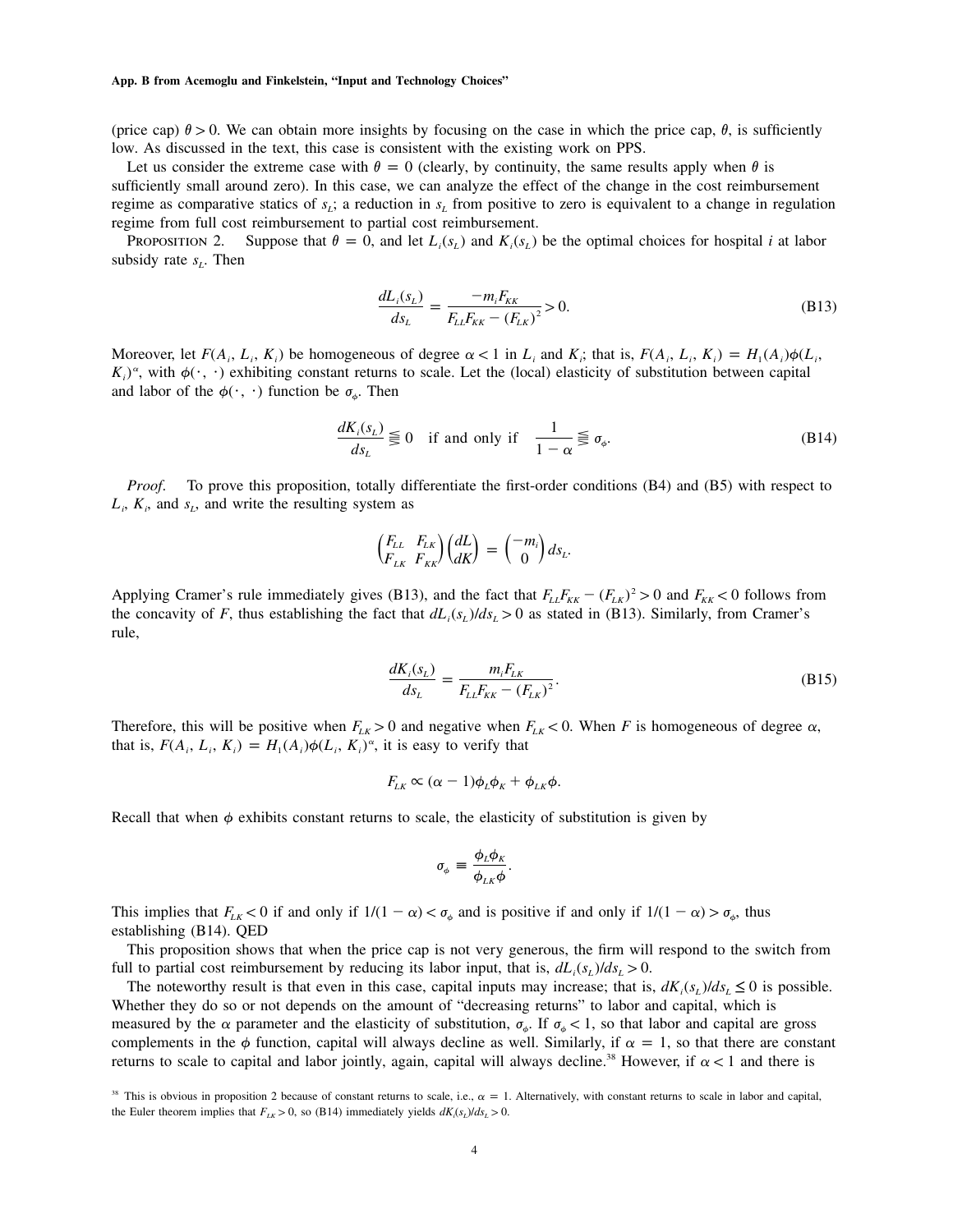sufficient substitution between labor and capital, that is,  $\sigma_{\phi} > 1$ , the firm can (partially) make up for the decline in its labor demand by increasing its capital inputs.

# *4. Technology Choices*

The overall amount of capital inputs used by the hospital is a combination of capital embodying new technologies and other types of capital, such as structures (e.g., buildings). These different types of capital may respond differentially to the change in regulation. To study how technology will respond to the regulation regime, we now model technology choices.

Suppose that technology is always embodied in capital, and it can be measured by a real number, that is,  $A_i \in$  $\mathbb{R}_+$ , as specified by the production functions in (B1) or (B2). In particular, let us posit that there is a large number of (perfectly substitutable) technologies, each indexed by  $x \in [0, \infty)$ . Technology x requires a capital outlay of  $\kappa(x)$ .<sup>39</sup> We rank technologies such that  $\kappa(x)$  is increasing. Furthermore, to simplify the analysis, let us assume that  $\kappa(\cdot)$  is continuously differentiable. Since the productivity of the hospital depends only on how many of these technologies are adopted, that is, only on  $A_i$ , it will adopt low-*x* technologies before high-*x* technologies; that is, there will exist a cutoff level  $x_i^*$  such that hospital *i* adopts all technologies  $x \leq x_i^*$  and, moreover, clearly  $x_i^* \equiv A_i$ . Hence the capital cost of technology for hospital *i* when it adopts technology  $A_i$  is

$$
K_{a,i} \equiv \int_0^{A_i} \kappa(x) dx,
$$
 (B16)

which is in addition to its capital costs for structures. Note from (B16) that the marginal cost of adopting technology  $A_i$  is  $\kappa(A_i)$ ; moreover, since  $\kappa(x)$  is increasing, this marginal cost is increasing in  $A_i$ . Other differences in productivity across hospitals are ignored for simplicity.

Since we now allow for the adoption of new technologies embodied in capital, the remaining capital is interpreted as "structures" capital and denoted by  $K_{s,i}$ . Hence, we write

$$
F(A_i, L_i, K_{s,i}) = \psi(A_i, L_i)^{\beta} K_{s,i}^{\eta}, \tag{B17}
$$

where  $\eta \in [0, 1 - \beta)$  and  $\psi$  exhibits constant returns to scale, which imposes homogeneity of degree  $\beta < 1$ between  $A_i$  and  $L_i$ . The rest of the setup is unchanged.

Once again, since, for arbitrary  $\theta$ 's, total output (health services) and inputs can increase or decrease, we focus on the case of  $\theta = 0$ . We have the following proposition.

PROPOSITION 3. Suppose that  $\theta = 0$  and the production function is given by (B17), with  $\psi(\cdot, \cdot)$  exhibiting constant returns to scale. Let  $L_i(s_L)$ ,  $A_i(s_L)$ ,  $K_{a,i}(s_L)$ , and  $K_{s,i}(s_L)$  be the optimal choices for hospital *i* at labor subsidy rate  $s_L$ . Let  $\varepsilon_{\psi}$  be the (local) elasticity of substitution between  $L_i$  and  $A_i$  in the function  $\psi(\cdot, \cdot)$ . Then we have

$$
\frac{dL_i(s_L)}{ds_L} > 0 \quad \text{and} \quad \frac{dK_{s,i}(s_L)}{ds_L} > 0,
$$
\n(B18)

and

$$
\frac{\partial K_{a,i}(s_L)}{\partial s_L} \leq 0 \quad \text{and} \quad \frac{\partial A_i(s_L)}{\partial s_L} \leq 0 \quad \text{if and only if} \quad \frac{1-\eta}{1-\beta-\eta} \leq \varepsilon_{\psi}. \tag{B19}
$$

*Proof.* From the form in (B17), the first-order necessary and sufficient conditions (under full cost reimbursement) are

<sup>&</sup>lt;sup>39</sup> In practice, new technologies may differ in their productivity and may also require both capital and labor inputs for their adoption and operation. In the latter case, changes in the relative prices of capital and labor will also affect which technologies are more likely to be adopted. We do not model these issues explicitly both to simplify the analysis and also because we cannot measure the relative capital intensity of technologies in our empirical work.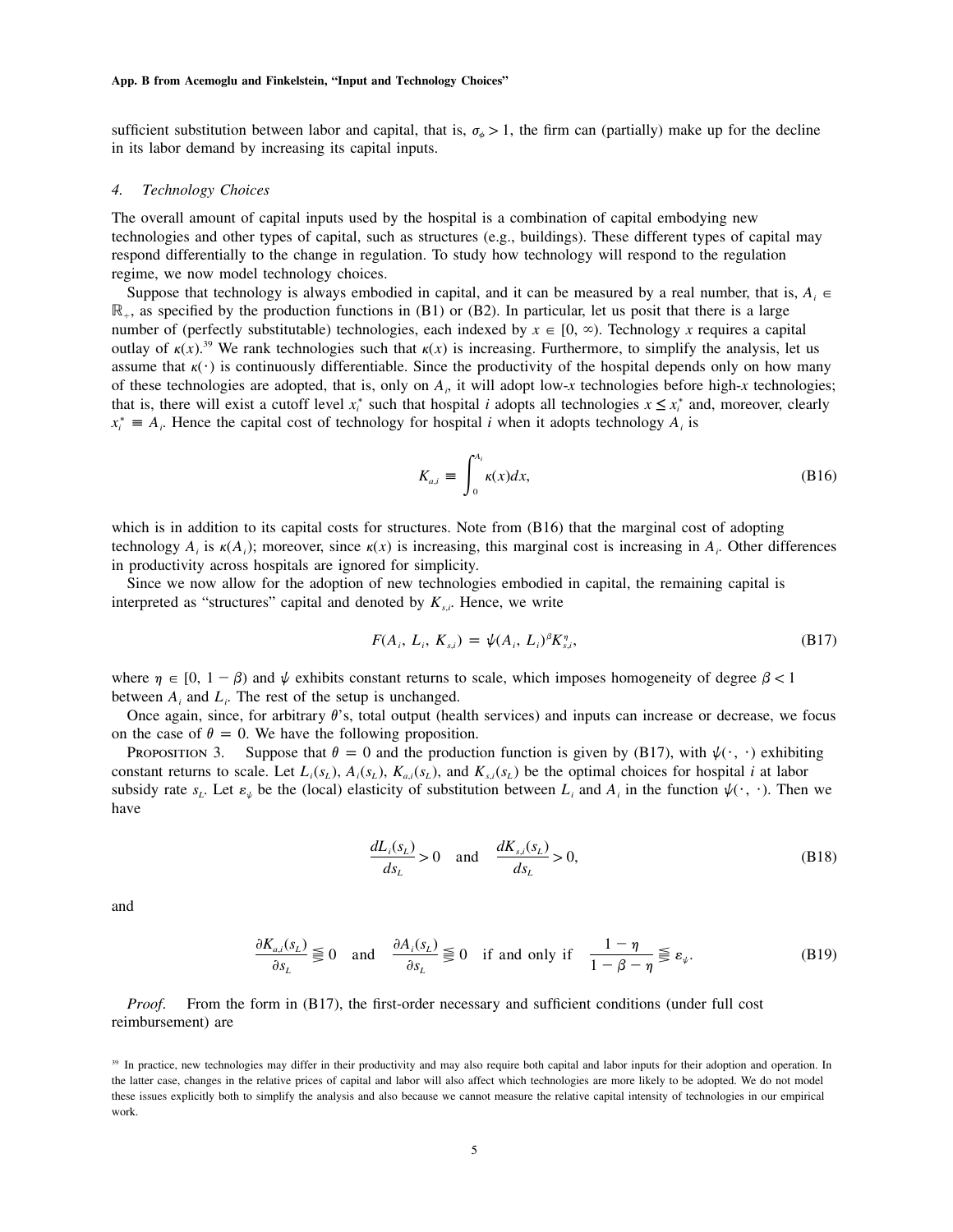$$
q\beta\psi_L(A_i, L_i)\psi(A_i, L_i)^{\beta-1}H_s(K_{s,i}) = (1 - m_i s_L)w,
$$
  
\n
$$
q\beta\psi_A(A_i, L_i)\psi(A_i, L_i)^{\beta-1}H_s(K_{s,i}) = (1 - m_i s_K)R\kappa_i(A_i),
$$
  
\n
$$
q\psi(A_i, L_i)^{\beta}H_s'(K_{s,i}) = (1 - m_i s_K)R.
$$

Taking logs and totally differentiating with respect to  $A_i$ ,  $L_i$ ,  $K_s$ , and  $s_t$ , we obtain the following system of equations:

$$
\begin{pmatrix}\n\frac{\psi_{LL}(A_i, L_i)}{\psi_L(A_i, L_i)} - (1 - \beta) \frac{\psi_L(A_i, L_i)}{\psi(A_i, L_i)} & \frac{\psi_{AL}(A_i, L_i)}{\psi_L(A_i, L_i)} - (1 - \beta) \frac{\psi_A(A_i, L_i)}{\psi(A_i, L_i)} & \frac{\eta}{K_{s,i}} \\
\frac{\psi_{AL}(A_i, L_i)}{\psi_A(A_i, L_i)} - (1 - \beta) \frac{\psi_L(A_i, L_i)}{\psi(A_i, L_i)} & \frac{\kappa'_i(A_i) \psi_{AA}(A_i, L_i)}{\kappa_i(A_i) \psi_A(A_i, L_i)} - (1 - \beta) \frac{\psi_A(A_i, L_i)}{\psi(A_i, L_i)} & \frac{\eta}{K_{s,i}} \\
\beta \frac{\psi_L(A_i, L_i)}{\psi(A_i, L_i)} & \beta \frac{\psi_A(A_i, L_i)}{\psi(A_i, L_i)} & \frac{\eta - 1}{K_{s,i}}\n\end{pmatrix}\n\begin{pmatrix}\ndL_i \\
dA_i \\
dK_{s,i}\n\end{pmatrix} = \begin{pmatrix}\n-m_i \\
1 - m_i s_L \\
0 \\
0\n\end{pmatrix} ds_L.
$$

Applying Cramer's rule again and using the fact that (B17) is strictly concave, we immediately obtain  $dL_i(s_i)/ds_i > 0$  and  $dK_{si}(s_i)/ds_i > 0$  and that  $dA_i(s_i)/ds_i$  is proportional to

$$
(1 - \eta)\psi_{AL}\psi + (1 - \beta)(\eta - 1)\psi_A\psi_L + \beta\eta\psi_A\psi_L.
$$

Again using the definition of the elasticity of substitution with constant returns to scale, that is,  $\varepsilon_{\psi} = \psi_{A} \psi_{L} / \psi_{A L} \psi$ , and the fact that  $K_{a,i}$  is a monotonic transformation of  $A_i$ , yields (B19). QED

This proposition generalizes proposition 2 to an environment with labor, capital, and technology choices and is the starting point of our empirical analysis of technology choices. It indicates that the same kind of comparison between the elasticity of substitution and returns to scale also guides whether or not technology adoption will be encouraged by the change in the regulation regime. In this case, the comparison is between the elasticity of substitution between technology (or capital embodying the new technology) and labor,  $\varepsilon_{\psi}$ , and a composite term capturing both decreasing returns to labor and technology and to the structures capital. In particular, when  $\eta = 0$ , the condition in (B19) is equivalent to that in (B14); but when  $\eta > 0$ , this condition would be harder to satisfy for a given level of  $\beta$  because structures capital also adjusts, leaving less room for technology adjustment (though naturally in practice a higher  $\eta$  would correspond to a lower  $\beta$ ).<sup>40</sup> Nevertheless, the qualitative insights are similar to those in proposition 2 and indicate that with sufficient decreasing returns and a sufficiently large degree of substitution between technology and labor, an increase in labor costs associated with the switch to partial cost reimbursement will induce technology adoption in the affected hospitals.

The important implication for our empirical work is that even if the price cap under the partial regulation regime is not very generous, so that overall labor inputs decline, technology-labor substitution may induce further technology adoption. Naturally, technology and capital expenditures on technology are more likely to increase when  $\theta$  is positive; that is, with  $\theta > 0$ , they may increase even when  $\varepsilon_{\psi} < (1 - \eta)/(1 - \beta - \eta)$ . Nevertheless proposition 3 gives a useful benchmark and highlights the importance of substitutability between labor and technology (or capital). $41$ 

Another interesting implication of proposition 3 is that we could have a configuration in which expenditures on technology (and overall technology adoption) increase with the switch from full cost reimbursements to PPS, whereas total capital expenditures may decrease or remain unchanged, because they also include the component on structures expenditure. This is relevant for interpreting the empirical results below.

<sup>&</sup>lt;sup>40</sup> In practice, the condition  $\varepsilon_{\psi} \ge (1 - \eta)/(1 - \beta - \eta)$  in (B19) may not be too restrictive since, in addition to the structures capital, doctors' labor is excluded from the  $\psi$  function. Thus if we think of doctors as included in the factor *z* in terms of the original production function  $\tilde{F}$ , the parameter  $\beta$ would correspond to the share of technology (equipment capital) and nurse and custodian labor, whereas  $\eta$  is the share of structures capital. In addition, when  $\theta > 0$ ,  $\varepsilon_{\psi}$  being greater than a lower threshold than  $(1 - \eta)/(1 - \beta - \eta)$  is sufficient for the demand for capital to increase.

<sup>&</sup>lt;sup>41</sup> In the health services sector, there is a natural substitution between technology and labor, which takes place by varying the length of stay in a hospital. Use of more high-tech equipment may save on labor by allowing patients to leave earlier, which amounts to substituting technology for labor. We investigate this issue empirically below.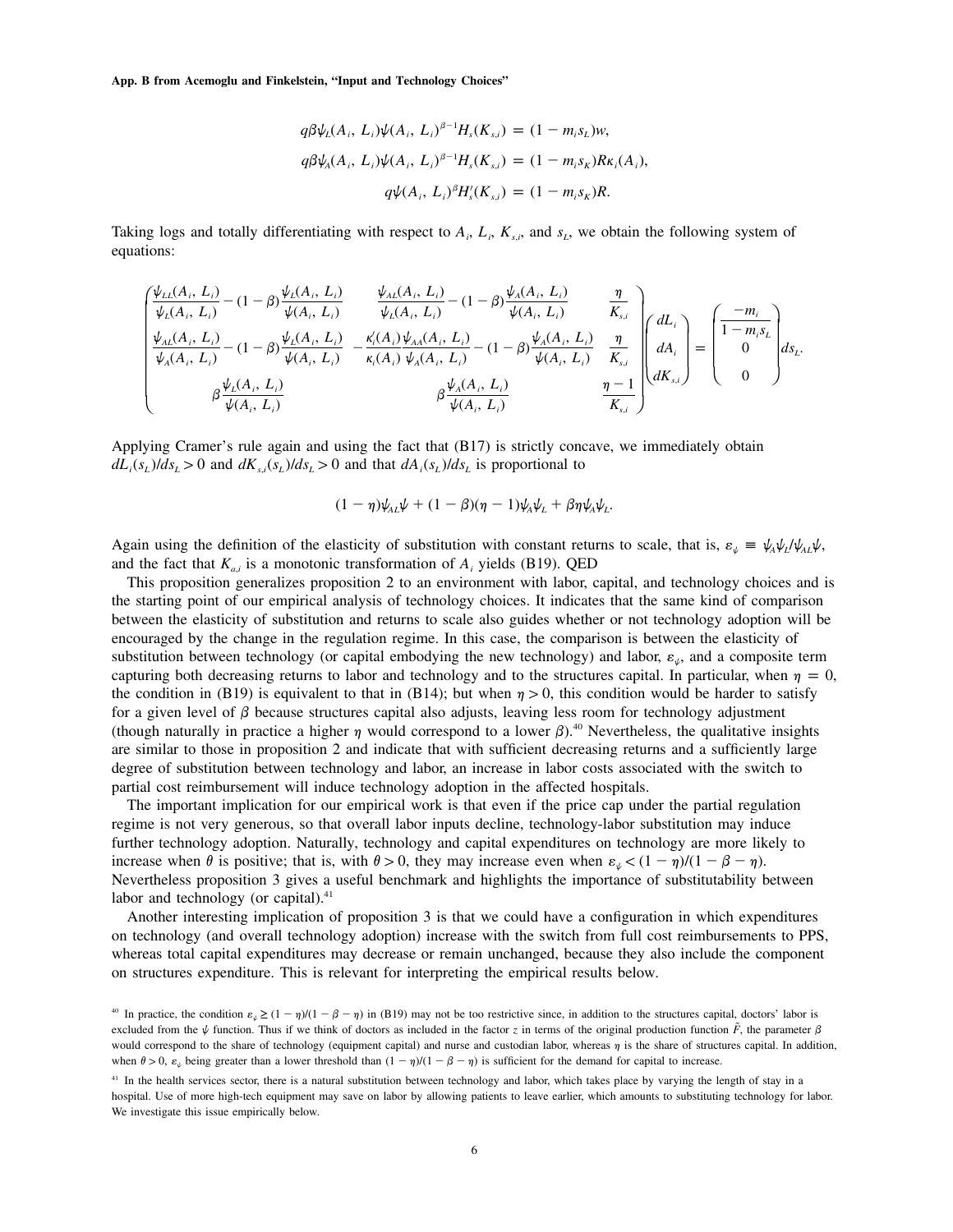## *5. Skill Composition of Employment*

Finally, in our empirical work we also look at changes in the composition of the workforce, in particular, of nurses. To do this, the production function can be generalized to

$$
F(A_i, U_i, S_i, K_i), \tag{B20}
$$

where  $U_i$  denotes unskilled labor (nurses) and  $S_i$  denotes skilled labor (nurses). An increase in the capital-labor ratio and technology adoption will increase the ratio of skilled to unskilled labor as long as technology and/or capital is more complementary to skilled than to unskilled labor. To state the result here in the simplest possible form, suppose that  $A_i$  is fixed, so that the main effect of the change in regulation will work through an increase in the capital stock overall (including equipment as well as structures capital). We have the following proposition.

PROPOSITION 4. Suppose that  $F(A_i, U_i, S_i, K_i)$  is homothetic in  $U_i$ ,  $S_i$ , and  $K_i$ , and denote the (local) elasticity of substitution between  $U_i$  and  $K_i$  by  $\sigma_{ij}$  and the elasticity of substitution between  $S_i$  and  $K_i$  by  $\sigma_{S_i}$ . Then

$$
\frac{S_i^p}{U_i^p} \gtrless \frac{S_i^f}{U_i^f}
$$
 if and only if  $\sigma_s \lessgtr \sigma_v$ .

Moreover, the gap between  $S_i^p / U_i^p$  and  $S_i^f / U_i^f$  is greater when  $m_i$  is greater.

The proof is omitted.

This proposition therefore shows that when capital is more complementary to skilled than to unskilled labor, the removal of the implicit subsidy to labor involved in the change from full cost reimbursement to partial cost reimbursement will increase the skill composition of hospitals. A similar proposition could be stated for the case in which the main margin of adjustment is technology (embodied in capital), which would correspond to technology-skill complementarity rather than capital-skill complementarity.

## *6. Choice of Medicare Share*

We now briefly discuss how the Medicare share of hospital *i*,  $m_i$ , can be endogenized. Suppose that the hospital produces two distinct "products," Medicare health services and non-Medicare health services (the latter may also include outpatient Medicare, which is reimbursed differently). Let the production functions for these two products be

$$
F_m(A_{m,i}, L_{m,i}, K_{m,i})
$$
 and  $F_n(A_{n,i}, L_{n,i}, K_{n,i})$ ,

with respective prices  $q_m$  and  $q_n$  and exogenous technology terms  $A_{m,i}$  and  $A_{n,i}$ , and let

$$
m_i = \frac{F_m(A_{m,i}, L_{m,i}, K_{m,i})}{F_m(A_{m,i}, L_{m,i}, K_{m,i}) + F_n(A_{n,i}, L_{n,i}, K_{n,i})}
$$
(B21)

be the Medicare share of total output. Alternatively, we could have defined  $m_i$  as the Medicare share of total operating expenses,  $m_i = L_{m,i}/(L_{m,i} + L_{n,i})$ , or the Medicare share of capital expenses,  $m_i = K_{m,i}/(K_{m,i} + K_{n,i})$ , in both cases with identical results.

The maximization problem of the hospital under full cost reimbursement is

$$
\max_{L_{m,i}, K_{m,i}, L_{n,i}, K_{n,i}, m_i} \pi^m(i) = q_m F_m(A_{m,i}, L_{m,i}, K_{m,i}) + q_n F_n(A_{n,i}, L_{n,i}, K_{n,i})
$$

$$
- (1 - m_i s_L) w(L_{m,i} + L_{n,i}) - (1 - m_i s_R) R(K_{m,i} + K_{n,i})
$$
(B22)

subject to  $(B21)$ .

This maximization problem can be broken into two parts. First, maximize  $q_m F_m(A_{m,i}, L_{m,i}, K_{m,i}) + q_n F_n(A_{n,i}, K_{m,i})$  $L_{n,i}$ ,  $K_{n,i}$ ) with respect to  $L_{m,i}$ ,  $K_{m,i}$ ,  $L_{n,i}$ , and  $K_{n,i}$  for given  $m_i$  and subject to (B21) and to the constraints that  $L_i = L_{m,i} + L_{n,i}$  and  $K_i = K_{m,i} + K_{n,i}$ . Define the value of the solution to this problem as  $F(L_i, K_i, m_i)$ , which depends only on the total amount of labor,  $L_i = L_{m,i} + L_{n,i}$ , and the total amount of capital,  $K_i = K_{m,i} + K_{n,i}$ .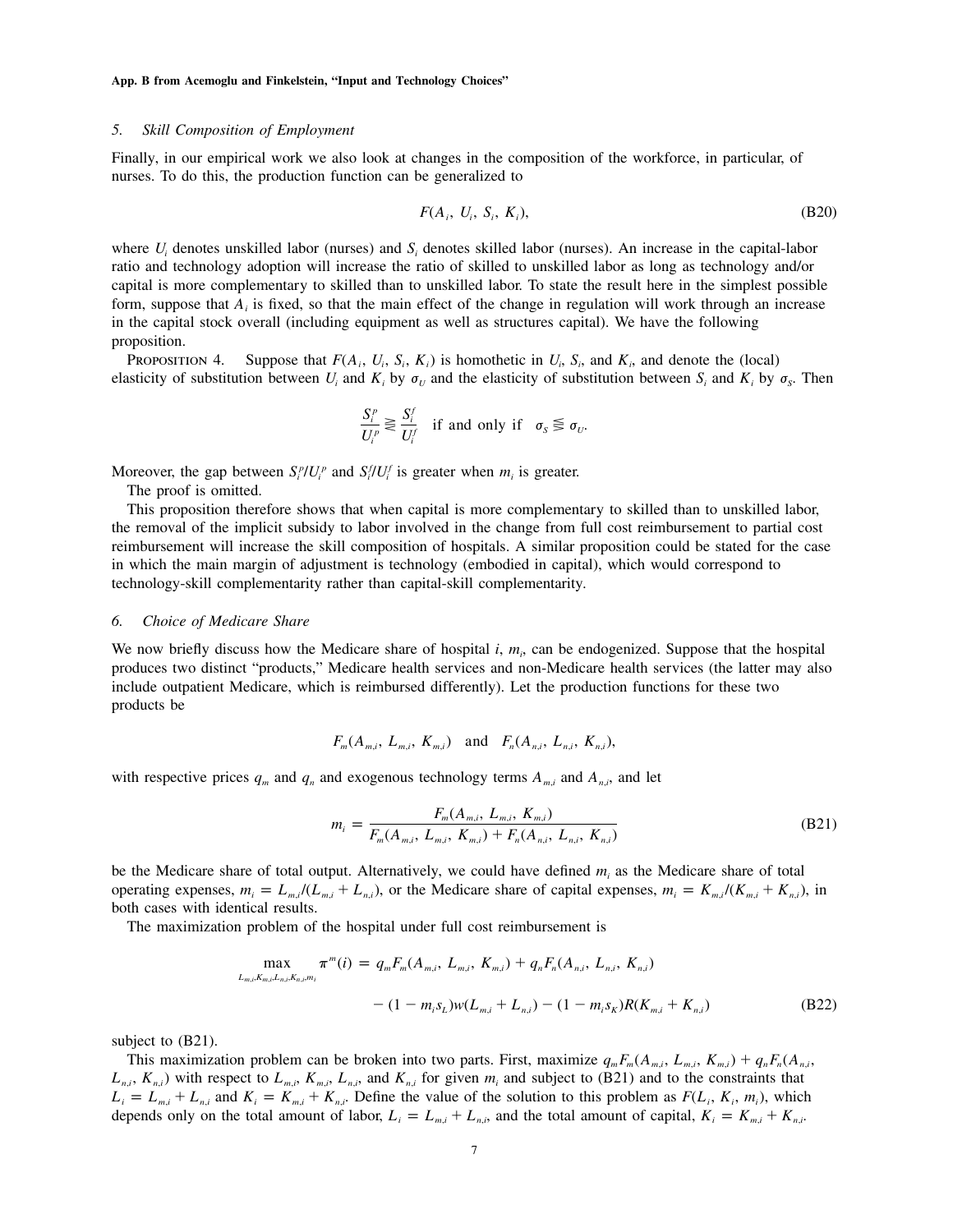Once this first step of maximization is carried out, the solution to the maximization under full cost reimbursement in (B22) can be obtained from

$$
\max_{L_i,K_i,m_i} \tilde{\pi}^m(i) = F(L_i, K_i, m_i) - (1 - m_i s_L) w L_i - (1 - m_i s_K) R K_i.
$$

Similarly, with the same assumptions as in the analysis so far, the maximization problem under the partial cost reimbursement regulation regime (with  $\theta = 0$ ) can be written as

$$
\max_{L_i,K_i,m_i} \tilde{\pi}^p(i) = F(L_i, K_i, m_i) - wL_i - (1 - m_i s_K)RK_i.
$$

This implies that the analysis presented so far can be carried out as before, with the only addition that now  $m_i$ is also a choice variable. The following proposition generalizes proposition 1 to this case.

PROPOSITION 5. Let the Medicare shares with full and partial cost reimbursement be, respectively,  $m_i^f$  and  $m_i^p$ ; then as long as

$$
\frac{m_i^f - m_i^p}{m_i^f (1 - m_i^p)} < \frac{s_L}{s_K},\tag{B23}
$$

the move from the full to the partial cost reimbursement regulation increases the capital-labor ratio, that is,

$$
\frac{K_i^p}{L_i^p} > \frac{K_i^f}{L_i^f}.\tag{B24}
$$

*Proof.* The first-order conditions with respect to capital and labor imply

$$
\frac{F_K(A_i, L_i^p, K_i^p)/F_L(A_i, L_i^p, K_i^p)}{F_K(A_i, L_i^f, K_i^f)/F_L(A_i, L_i^f, K_i^f)} = \frac{(1 - m_i^f s_L)(1 - m_i^p s_K)}{1 - m_i^f s_K}.
$$

The right-hand side of this equation being less than one is sufficient for (B24), which is in turn guaranteed by assumption (B23). QED

Notice that (B23) is automatically satisfied if  $m_i^f \le m_i^p$ , and we obtain the same results as in our analysis so far. It is also straightforward to see, however, that when  $\theta = 0$  (or is very small), profit maximization will lead to  $m_i^f > m_i^p$ . Nevertheless, as long as this decline in the Medicare share is not so large as to violate (B23), the basic insights from our analysis continue to apply (note, in particular, that [B23] is not very restrictive even with  $m_i^f > m_i^p$ ).

Finally, the analysis leading up to proposition 5 did not introduce any explicit differences across firms in the composition of demand for health care that they face. Presumably, differences in Medicare shares reflect differences across hospitals in terms of the composition of their local demand. When such differences are introduced, proposition 5 can also be generalized in a straightforward manner so as to obtain the equivalents of the other results presented so far. For example, suppose that differences in the composition of local demand across hospitals can be parameterized by some hospital-specific time-invariant variable  $\mu_i$ . Then, before PPS, (initial) differences in Medicare share,  $m_i$ , will be driven by differences in  $\mu_i$ . In particular, high- $\mu_i$  hospitals will, in equilibrium, choose a higher Medicare share,  $m_i$ , both before and after the *introduction* of PPS. Then, under some mild regularity conditions, it can be shown that following the introduction of the PPS,  $m_i$ , will change but will continue to reflect differences in  $\mu_i$ . Consequently, the effect of PPS will be greater on hospitals with greater  $\mu_i$ , and empirically, this will correspond to more pronounced effects on hospitals with a greater initial Medicare share.

# **B. Cost Plus Reimbursement without Fungibility**

The analysis in the the baseline model of regulation presented in the previous section was simplified by the fact that we allowed the hospital to substitute labor (and capital) between the Medicare and non-Medicare products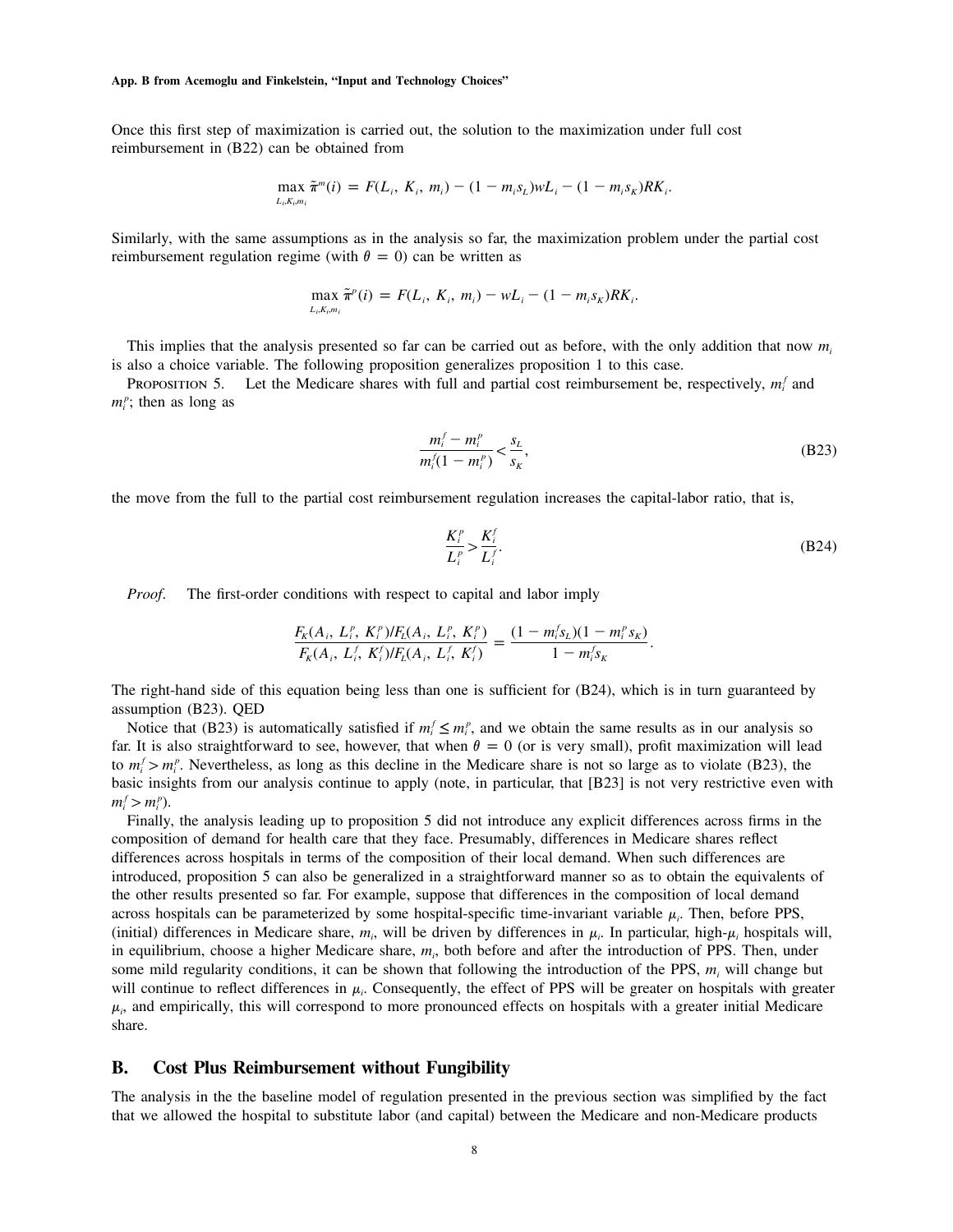and focused on the case in which  $s_i m_i < 1$  and  $s_k m_i < 1$ . The combination of these two assumptions implied that the hospital always faced positive marginal costs of hiring more labor, capital, and technology.

An alternative model would be one in which there is cost plus reimbursement, in the sense that for every dollar spent on capital or labor, the hospital receives more than one dollar back, that is,  $s_L > 1$  and  $s_R > 1$ , and there is no fungibility. In this case, the model developed in this appendix so far needs to be modified since it would imply that the hospital would like to choose infinite amounts of capital and labor (unless  $F_L$  and  $F_K$ become negative). This not only would be unrealistic but also would run into regulatory constraints. This section briefly discusses how the analysis is modified once these regulatory constraints are incorporated. In particular, Medicare stipulates that hospitals can charge for "reasonable and customary" costs for Medicare services. We interpret this as implying that the amount of reimbursement required by the hospitals has to be less than a fraction of the average productivity of each factor that is being reimbursed under Medicare.

Let us simply focus on the Medicare services provided by the hospital and ignore technology choices (which, as before, can be incorporated in a straightforward manner). Moreover, assume throughout that  $s<sub>L</sub> > 1$  and  $s<sub>K</sub> > 1$ . This implies that the profits of the hospital *i* are

$$
\pi^{j}(i) = qF(L_i, K_i) + s_{L}w\tilde{L_i} + s_{K}R\tilde{K_i} - wL_i - RK_i,
$$
\n(B25)

where  $L_i$  and  $K_i$  are the total amounts of capital and labor hired by the hospital, and  $\tilde{L}_i$  and  $\tilde{K}_i$  are the total amounts of labor and capital for which the hospital requests reimbursement from Medicare. Although we have assumed that there is no fungibility, in the sense that the hospital cannot demand reimbursement for labor and capital used for other purposes, it can always use additional labor and capital for Medicare-related activities even if it does not ask for reimbursement. We will see that this might be useful depending on how tight the reimbursement constraints imposed by Medicare are.

In particular, we model these constraints as follows:

$$
s_{\underline{i}}w\tilde{L}_i \leq B_{\underline{i}}F(L_i, K_i) \tag{B26}
$$

and

$$
s_k R\tilde{K}_i \leq B_k F(L_i, K_i). \tag{B27}
$$

Simply put, these constraints require the reimbursement received from Medicare for labor and capital not to exceed a certain fraction of the health services provided to Medicare patients. To clarify this interpretation, for example, (B26) can be expressed as  $s_L w/B_L \leq F(L_i, K_i)/\tilde{L_i}$ , which shows that this constraint equivalently requires the average product of labor (used for reimbursement) not to exceed a certain threshold.

All the other assumptions from the main model, in particular, that  $F$  is increasing, strictly concave, and twice continuously differentiable in both of its arguments, still apply. The constraints (B26) and (B27) also explain why we had to allow for the hospital to be able to choose more labor and capital than the amounts for which it demands reimbursement from Medicare. In particular, imagine that  $B_L$  is very small (in the limit,  $B_L \rightarrow 0$ ). If we had imposed that  $\tilde{L}_i = L_i$  and labor were an essential factor of production, then the hospital would have to shut down; but with our formulation, and in reality, it can function profitably by choosing  $\tilde{L}_i < L_i$ . This discussion also shows that if the reimbursement constraints (B26) and (B27) are not too binding, the solution will typically have  $\tilde{L}_i = L_i$  and  $\tilde{K}_i = K_i$ .

Consequently, under full cost (plus) reimbursement, the firm chooses  $\tilde{L}_i$ ,  $L_i$ ,  $\tilde{K}_i$ , and  $K_i$  to maximize (B25) subject to (B26), (B27), and the natural constraints arising from nonfungibility that  $\bar{L}_i \leq L_i$  and  $K_i \leq K_i$  (so that the amounts of labor and capital reimbursed are less than the total amount of labor and capital used in Medicarerelated activities).

Lemma 1. Profit maximization implies that with full cost reimbursement, both (B26) and (B27) will be binding.

*Proof.* Suppose not and that, for example, (B26) is slack. Since *F* is increasing in  $L_i$  and  $s_i > 1$ , the hospital can set  $\tilde{L}_i = L_i$  and increase  $L_i$  until (B26) binds; this will increase the value of profits in (B25), yielding a contradiction. The same argument applies to (B27), proving the lemma. QED

This lemma enables us to substitute for constraints (B26) and (B27) and write the maximization problem under full cost reimbursement regulation as follows: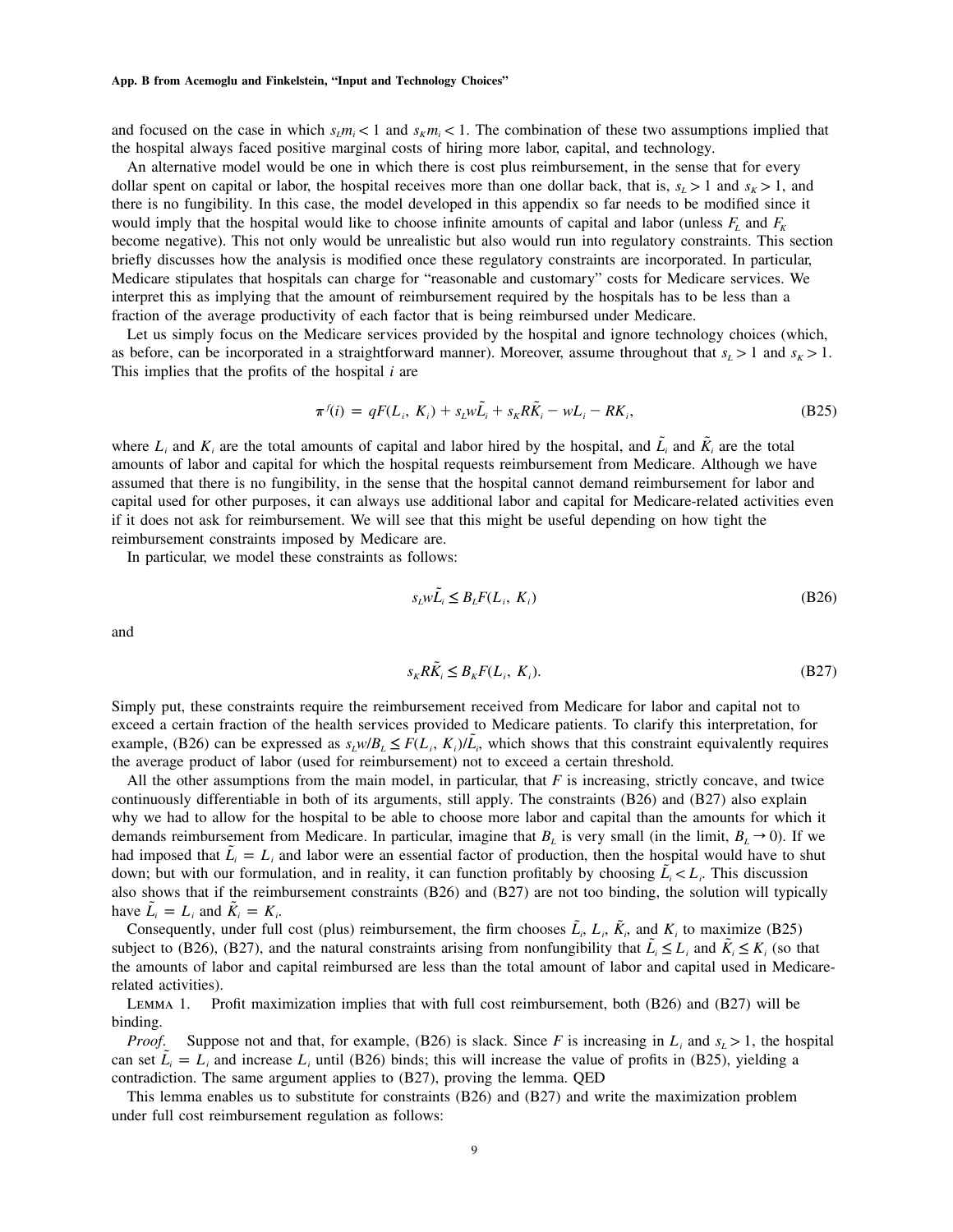$$
\max_{\tilde{L}_i, L_i, \tilde{K}_i, K_i} (q + B_L + B_K) F(L_i, K_i) - wL_i - RK_i
$$
\n(B28)

subject to  $\tilde{L}_i \leq L_i$  and  $\tilde{K}_i \leq K_i$ . Intuitively, if the hospital will hire more labor or capital than what it demands reimbursement for, the marginal cost of this labor and capital will be given by the factor market prices, *w* and *R*, and the amounts  $B_t F(L_i, K_i)$  and  $B_k F(L_i, K_i)$  will be perceived by the hospital as lump-sum transfers. Alternatively, the firm will hire exactly  $L_i$  and  $K_i$ .

The first-order conditions of this problem are

$$
(q + BL + BK)FL(Lif, Kif) \ge w \text{ and } \tilde{L}if \le Lif
$$
 (B29)

and

$$
(q + BL + BK)FK(Lif, Kif) \ge R \text{ and } \tilde{K}if \le Kif,
$$
\n(B30)

both holding with complementary slackness and *f* denoting full cost reimbursement.

Lemma 1 has another important implication for our analysis. If the solution to the maximization problem of the hospital involves  $\tilde{L}^f_i = L^f_i$  and  $\tilde{K}^f_i = K^f_i$ , then (B26) and (B27) define two equations in two unknowns,  $\tilde{L}^f_i$  and  $\tilde{K}$ ; moreover, decreasing returns to capital and labor imply that there exists a unique tuple  $(L^*, K^*)$  satisfying these two equations. Therefore, if we have the second inequalities in (B29) and (B30) hold as equality, we must have  $L_i^f = L_i^f = L^*$  and  $K_i^f = K_i^f = K^*$ . The above discussion then suggests that as long as (B26) and (B28) are not very restrictive (i.e., are sufficiently generous), we will be in a situation in which the firm hires the levels of labor and capital that will exactly satisfy these two constraints,  $(L^*, K^*)$ .

Next let us turn to the partial cost reimbursement regime, where there is no reimbursement for labor, so the constraint (B26) and  $s_L$  are removed, and the firm now receives  $q + B_p$  per unit of Medicare health services, where  $B_P \geq 0$ . The maximization problem then becomes

$$
\pi^{f}(i) = (q + B_{P})F(L_{i}, K_{i}) + s_{K}R\tilde{K}_{i} - wL_{i} - RK_{i}
$$
\n(B31)

subject to (B27) and  $\tilde{K}_i \leq K_i$ . We then immediately have the following result, which parallels lemma 1.<br>*LEMMA 2.* Profit maximization implies that with partial cost reimbursement, (B27) will be binding

Profit maximization implies that with partial cost reimbursement, (B27) will be binding. The proof is omitted.

Consequently, the maximization problem of the firm can be written as

$$
\max_{\tilde{L}_i, L_i, \tilde{K}_i, K_i} (q + B_P + B_K) F(L_i, K_i) - wL_i - RK_i
$$

subject to  $K_i \leq K_i$ . In this case, we have the following first-order conditions:

$$
(q + BP + BK)FL(Lip, Kip) = w
$$

and

$$
(q + B_p + B_k)F_k(L_i^p, K_i^p) \ge R
$$
 and  $\tilde{K}_i^p \le K_i^p$ ,

with the second condition holding with complementary slackness.

The difficulty in the analysis in this case stems from the fact that either (B26) or (B27) could be very tight, with correspondingly large Lagrange multipliers. For example, this would be the case when  $B_L \rightarrow 0$ , so that there was effectively no reimbursement of labor because of the tightness of the "reasonable and customary" constraint. Nevertheless, the following proposition can be established.

PROPOSITION 6. Suppose that under full cost reimbursement  $L_i^f = L^*$  and  $K_i^f = K^*$ . Consider a change to partial cost reimbursement with  $B_P < B_L$ . Then we have

$$
L_i^p < L_i^f. \tag{B32}
$$